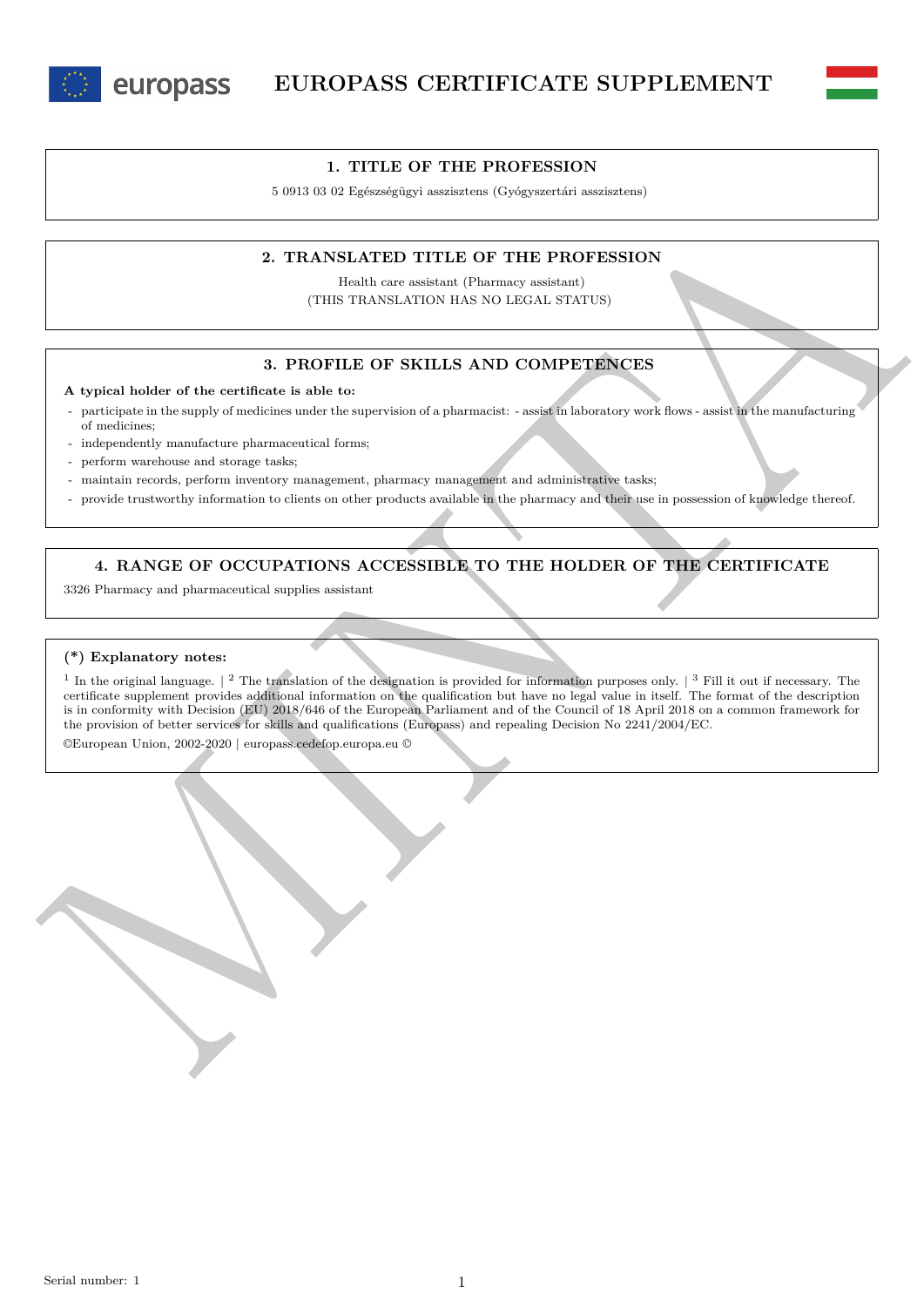| providing accreditation/recognition of the certificate<br>Ministry for Innovation and Technology<br>Grading scale / Pass requirements<br>Five -grade: 5 excellent<br>$4\overline{ }$<br>good<br>satisfactory<br>3<br>$\overline{2}$<br>pass<br>$\mathbf{1}$<br>fail<br>The prerequisite of being eligible to sit for a sectoral basic examination<br>is the successful completion of all the required training courses, or the<br>recognised prior learning should incorporate the requirements of the<br>sectoral basic examination. The prerequisite of being eligible to sit for<br>a vocational examination is the successful completion of all the training<br>courses and the uninterrupted professional practice required. In case<br>the student is required to pass a sectoral basic examination, latter shall<br>be recognised with the following weighting:<br>The result of the basic sectoral examination will be computed into that<br>of the vocational examination with the following weighting: Sectoral<br>basic examination: $10\%$ , Vocational examination: $90\%$<br>Designation of the theoretical and practical subjects of the<br>sectoral basic examination and the vocational examination and<br>their grades according to a five-grade scale<br>Sectoral basic examination : The examination was passed based on<br>recognised prior learning<br>Vocational examination<br>central interactive<br>Basic pharmacy assistant knowledge<br>project exercise | 5<br>$\overline{5}$                                                                                                                                                                                                                           |
|--------------------------------------------------------------------------------------------------------------------------------------------------------------------------------------------------------------------------------------------------------------------------------------------------------------------------------------------------------------------------------------------------------------------------------------------------------------------------------------------------------------------------------------------------------------------------------------------------------------------------------------------------------------------------------------------------------------------------------------------------------------------------------------------------------------------------------------------------------------------------------------------------------------------------------------------------------------------------------------------------------------------------------------------------------------------------------------------------------------------------------------------------------------------------------------------------------------------------------------------------------------------------------------------------------------------------------------------------------------------------------------------------------------------------------------------------------------------------------------|-----------------------------------------------------------------------------------------------------------------------------------------------------------------------------------------------------------------------------------------------|
|                                                                                                                                                                                                                                                                                                                                                                                                                                                                                                                                                                                                                                                                                                                                                                                                                                                                                                                                                                                                                                                                                                                                                                                                                                                                                                                                                                                                                                                                                      |                                                                                                                                                                                                                                               |
|                                                                                                                                                                                                                                                                                                                                                                                                                                                                                                                                                                                                                                                                                                                                                                                                                                                                                                                                                                                                                                                                                                                                                                                                                                                                                                                                                                                                                                                                                      |                                                                                                                                                                                                                                               |
|                                                                                                                                                                                                                                                                                                                                                                                                                                                                                                                                                                                                                                                                                                                                                                                                                                                                                                                                                                                                                                                                                                                                                                                                                                                                                                                                                                                                                                                                                      |                                                                                                                                                                                                                                               |
|                                                                                                                                                                                                                                                                                                                                                                                                                                                                                                                                                                                                                                                                                                                                                                                                                                                                                                                                                                                                                                                                                                                                                                                                                                                                                                                                                                                                                                                                                      |                                                                                                                                                                                                                                               |
|                                                                                                                                                                                                                                                                                                                                                                                                                                                                                                                                                                                                                                                                                                                                                                                                                                                                                                                                                                                                                                                                                                                                                                                                                                                                                                                                                                                                                                                                                      |                                                                                                                                                                                                                                               |
|                                                                                                                                                                                                                                                                                                                                                                                                                                                                                                                                                                                                                                                                                                                                                                                                                                                                                                                                                                                                                                                                                                                                                                                                                                                                                                                                                                                                                                                                                      |                                                                                                                                                                                                                                               |
|                                                                                                                                                                                                                                                                                                                                                                                                                                                                                                                                                                                                                                                                                                                                                                                                                                                                                                                                                                                                                                                                                                                                                                                                                                                                                                                                                                                                                                                                                      |                                                                                                                                                                                                                                               |
|                                                                                                                                                                                                                                                                                                                                                                                                                                                                                                                                                                                                                                                                                                                                                                                                                                                                                                                                                                                                                                                                                                                                                                                                                                                                                                                                                                                                                                                                                      |                                                                                                                                                                                                                                               |
|                                                                                                                                                                                                                                                                                                                                                                                                                                                                                                                                                                                                                                                                                                                                                                                                                                                                                                                                                                                                                                                                                                                                                                                                                                                                                                                                                                                                                                                                                      |                                                                                                                                                                                                                                               |
|                                                                                                                                                                                                                                                                                                                                                                                                                                                                                                                                                                                                                                                                                                                                                                                                                                                                                                                                                                                                                                                                                                                                                                                                                                                                                                                                                                                                                                                                                      |                                                                                                                                                                                                                                               |
|                                                                                                                                                                                                                                                                                                                                                                                                                                                                                                                                                                                                                                                                                                                                                                                                                                                                                                                                                                                                                                                                                                                                                                                                                                                                                                                                                                                                                                                                                      |                                                                                                                                                                                                                                               |
|                                                                                                                                                                                                                                                                                                                                                                                                                                                                                                                                                                                                                                                                                                                                                                                                                                                                                                                                                                                                                                                                                                                                                                                                                                                                                                                                                                                                                                                                                      |                                                                                                                                                                                                                                               |
|                                                                                                                                                                                                                                                                                                                                                                                                                                                                                                                                                                                                                                                                                                                                                                                                                                                                                                                                                                                                                                                                                                                                                                                                                                                                                                                                                                                                                                                                                      |                                                                                                                                                                                                                                               |
| Portfolio and practical examination piece of work                                                                                                                                                                                                                                                                                                                                                                                                                                                                                                                                                                                                                                                                                                                                                                                                                                                                                                                                                                                                                                                                                                                                                                                                                                                                                                                                                                                                                                    |                                                                                                                                                                                                                                               |
|                                                                                                                                                                                                                                                                                                                                                                                                                                                                                                                                                                                                                                                                                                                                                                                                                                                                                                                                                                                                                                                                                                                                                                                                                                                                                                                                                                                                                                                                                      |                                                                                                                                                                                                                                               |
| Result of the vocational examination in percentage                                                                                                                                                                                                                                                                                                                                                                                                                                                                                                                                                                                                                                                                                                                                                                                                                                                                                                                                                                                                                                                                                                                                                                                                                                                                                                                                                                                                                                   | 100%                                                                                                                                                                                                                                          |
| Result of the vocational examination with grades                                                                                                                                                                                                                                                                                                                                                                                                                                                                                                                                                                                                                                                                                                                                                                                                                                                                                                                                                                                                                                                                                                                                                                                                                                                                                                                                                                                                                                     | 5                                                                                                                                                                                                                                             |
| <b>International agreements</b>                                                                                                                                                                                                                                                                                                                                                                                                                                                                                                                                                                                                                                                                                                                                                                                                                                                                                                                                                                                                                                                                                                                                                                                                                                                                                                                                                                                                                                                      |                                                                                                                                                                                                                                               |
|                                                                                                                                                                                                                                                                                                                                                                                                                                                                                                                                                                                                                                                                                                                                                                                                                                                                                                                                                                                                                                                                                                                                                                                                                                                                                                                                                                                                                                                                                      |                                                                                                                                                                                                                                               |
|                                                                                                                                                                                                                                                                                                                                                                                                                                                                                                                                                                                                                                                                                                                                                                                                                                                                                                                                                                                                                                                                                                                                                                                                                                                                                                                                                                                                                                                                                      |                                                                                                                                                                                                                                               |
|                                                                                                                                                                                                                                                                                                                                                                                                                                                                                                                                                                                                                                                                                                                                                                                                                                                                                                                                                                                                                                                                                                                                                                                                                                                                                                                                                                                                                                                                                      |                                                                                                                                                                                                                                               |
|                                                                                                                                                                                                                                                                                                                                                                                                                                                                                                                                                                                                                                                                                                                                                                                                                                                                                                                                                                                                                                                                                                                                                                                                                                                                                                                                                                                                                                                                                      |                                                                                                                                                                                                                                               |
|                                                                                                                                                                                                                                                                                                                                                                                                                                                                                                                                                                                                                                                                                                                                                                                                                                                                                                                                                                                                                                                                                                                                                                                                                                                                                                                                                                                                                                                                                      |                                                                                                                                                                                                                                               |
| Other information concerning the vocational training process                                                                                                                                                                                                                                                                                                                                                                                                                                                                                                                                                                                                                                                                                                                                                                                                                                                                                                                                                                                                                                                                                                                                                                                                                                                                                                                                                                                                                         | Government Decree 12/2020 (II. 7.) on the Implementation of the Vocational Education and Training Act,<br>Government Decree 319/2020 (VII. 1.) on the amendment of Government Decree 12/2020 (II. 7.) on the Implementation of the Vocational |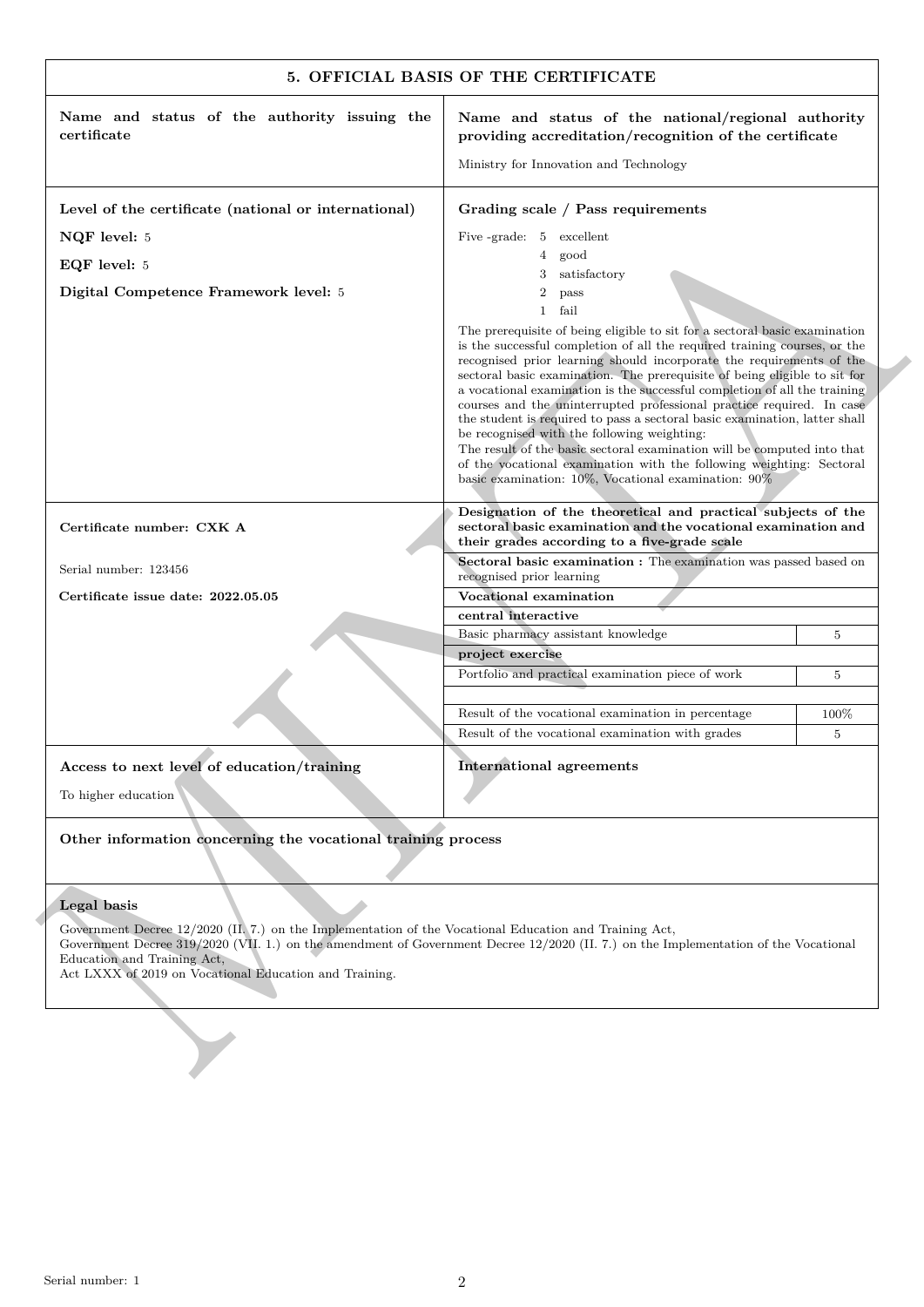# **6. OFFICIALLY RECOGNISED WAYS OF ACQUIRING THE CERTIFICATE SUPPLEMENT**

Description of the sectoral basic training and the theoretical and practical vocational training

Distribution of the total number of hours of the programme

Total duration of the education/training 2380 hours 2380 hours

#### **Entry requirements:**

#### **Further information:**

| Entry requirements:<br>- For a 5-yer vocational training programme, elementary school qualification is required; for a 2-year vocational training programme, |              |
|--------------------------------------------------------------------------------------------------------------------------------------------------------------|--------------|
| secondary school-leaving certificate is necessary                                                                                                            |              |
| - Occupational and career aptitude test is required                                                                                                          |              |
| Further information:                                                                                                                                         |              |
| VOCATIONAL PRACTICAL SUBJECT                                                                                                                                 | <b>HOURS</b> |
| Targeted medication                                                                                                                                          | 12 hour      |
| Complex clinical simulation practice                                                                                                                         | 12 hour      |
| Vital signs and injection practices                                                                                                                          | 12 hour      |
| Cell biology                                                                                                                                                 | 12 hour      |
| General nursing and care                                                                                                                                     | 12 hour      |
| Basic pharmacology knowledge                                                                                                                                 | 12 hour      |
| General laboratory knowledge                                                                                                                                 | 12 hour      |
| Basic rehabilitation knowledge and physiotherapy                                                                                                             | 12 hour      |
| Internal medicine and care                                                                                                                                   | 12 hour      |
| Surgery and care                                                                                                                                             | 12 hour      |
| Knowledge of clinical diseases and their treatment                                                                                                           | 12 hour      |
| Clinical practice                                                                                                                                            | 12 hour      |
| Chemistry knowledge                                                                                                                                          | 12 hour      |
| Pharmaceutical technology                                                                                                                                    | 12 hour      |
| Herbal and drug knowledge                                                                                                                                    | 12 hour      |
| Pharmacy informatics                                                                                                                                         | 12 hour      |
| Pharmacy administration                                                                                                                                      | 12 hour      |
| Pharmacy management                                                                                                                                          | 12 hour      |
| Pharmacy quality assurance                                                                                                                                   | 12 hour      |
| Knowledge of products available in pharmacies                                                                                                                | 12 hour      |
| VOCATIONAL THEORETICAL SUBJECT                                                                                                                               | <b>HOURS</b> |
| Vocational knowledge                                                                                                                                         | 12 hour      |
| Vocational foreign language knowledge                                                                                                                        | 12 hour      |
| Basics of medical ethics and patient rights                                                                                                                  | 12 hour      |
| Basics of communication                                                                                                                                      | 12 hour      |
| Anatomy of the human body                                                                                                                                    | 12 hour      |
| Basics of first aid                                                                                                                                          | 12 hour      |
| Work safety, patient safety                                                                                                                                  | 12 hour      |
| Basic nursing and care                                                                                                                                       | 12 hour      |
| Targeted medication                                                                                                                                          | 12 hour      |
| Basics of professional chemistry and biochemistry                                                                                                            | 12 hour      |
| Basics of professional physics and biophysics                                                                                                                | 12 hour      |
| Health informatics                                                                                                                                           | 12 hour      |
| Medical terminology                                                                                                                                          | 12 hour      |
| Basics of health law and ethics                                                                                                                              | 12 hour      |
| Cell biology                                                                                                                                                 | 12 hour      |
| The human body and its functioning                                                                                                                           | 12 hour      |
| Basic hygiene measures                                                                                                                                       | 12 hour      |
| Basic hygiene measures                                                                                                                                       | 12 hour      |
| General nursing and care                                                                                                                                     | 12 hour      |
| Basic pharmacology knowledge                                                                                                                                 | 12 hour      |
| Communication                                                                                                                                                | 12 hour      |
| General laboratory knowledge                                                                                                                                 | 12 hour      |
| Basic rehabilitation knowledge and physiotherapy                                                                                                             | 12 hour      |
| Basics of sociology                                                                                                                                          | 12 hour      |
| Basics of psychology                                                                                                                                         | 12 hour      |
| Public health, health promotion                                                                                                                              | 12 hour      |